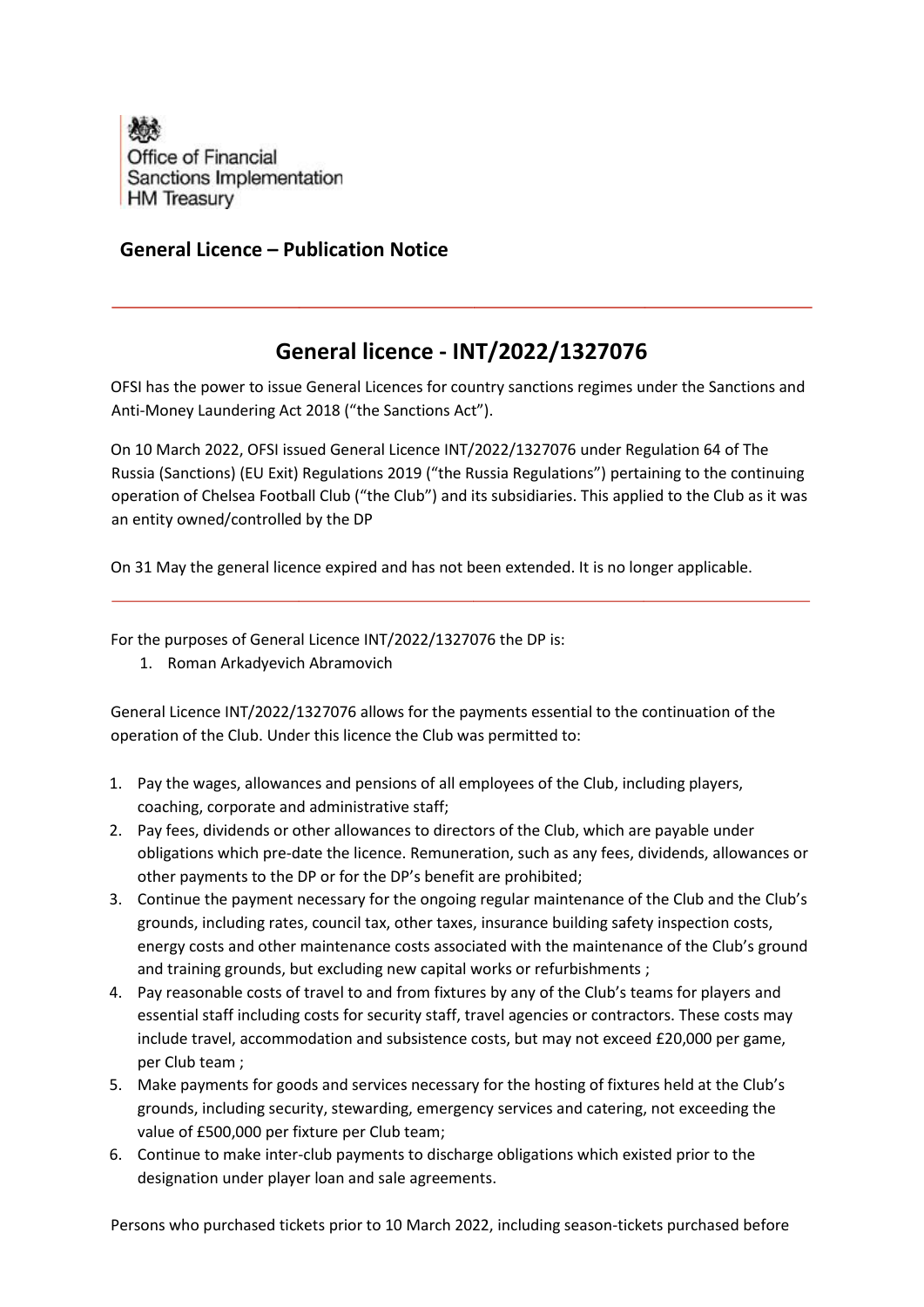that date, are permitted to attend fixtures and purchase refreshments at fixtures. Where persons pay for season tickets in regular instalments, those persons who entered into a payment plan before this date can continue to make payments.

Broadcasters may broadcast fixtures involving the Club, and the Club may still receive payments associated with broadcasting, including payment of broadcasting licence fees due to the Club. Relevant bodies, including the English Football Association, the Premier League and the Union of European Football Associations may still pay the Club fees relating to their performance in competitions hosted by those bodies.

Any funds which the Club receives must be frozen due to the asset freeze on the DP.

Third parties who purchased Club merchandise prior to 10 March 2022 are permitted to continue selling existing stocks of merchandise, on the condition that no funds or benefits accrue to the Club or the DP. The license does not permit the purchase of new merchandise by a third party, nor does it permit the production of new merchandise, unless there is an existing obligation to do so which predates the date of the DP's designation.

On 12 March 2022, General Licence INT/2022/1327076 was updated to clarify that:

- 1. Under permission 4.1, the Club may pay remuneration, allowances and pensions to agency workers, temporary workers and contractors.
- 2. Under permission 4.5, the Club may continue to pay for utilities and IT services related to the ongoing maintenance of the Club, as well as continue to pay for ongoing capital works commenced prior to 10 March 2022.
- 3. Under permission 5, the Club may pay for reasonable costs necessary for hosting fixtures at its home grounds, not exceeding £900,000 per fixture per Club Team. These costs may include, but are not limited to:
	- i. Safety management
	- ii. Premises/Structure management
	- iii. Provision of medical services
	- iv. Crowd management and safety, security, and counter-terrorism
	- v. Policing
	- vi. Zone Ex management and traffic management
	- vii. Provision, management, and safety of utilities
	- viii. Necessary equipment hire
	- ix. Provision of services to staff, including contractors and temporary staff, involved in the provision of the activities in [above bullets] including subsistence, personal protective equipment, and parking.
	- x. Under this permission the cap for such costs was increased from £500,000 to £900,000.
- 4. Relevant bodies may pay the Club prize money.
- 5. The Club may receive revenues collected under paragraphs 5, 7, 8.1 and 8.2 of the Licence, which must then be frozen.
- 6. Relevant institutions, including banking and financial service providers, may process or accept payments in accordance with paragraphs 4 to 8 of the Licence.

On 12 March 2022, General Licence INT/2022/1327076 was updated to include further permissions to allow: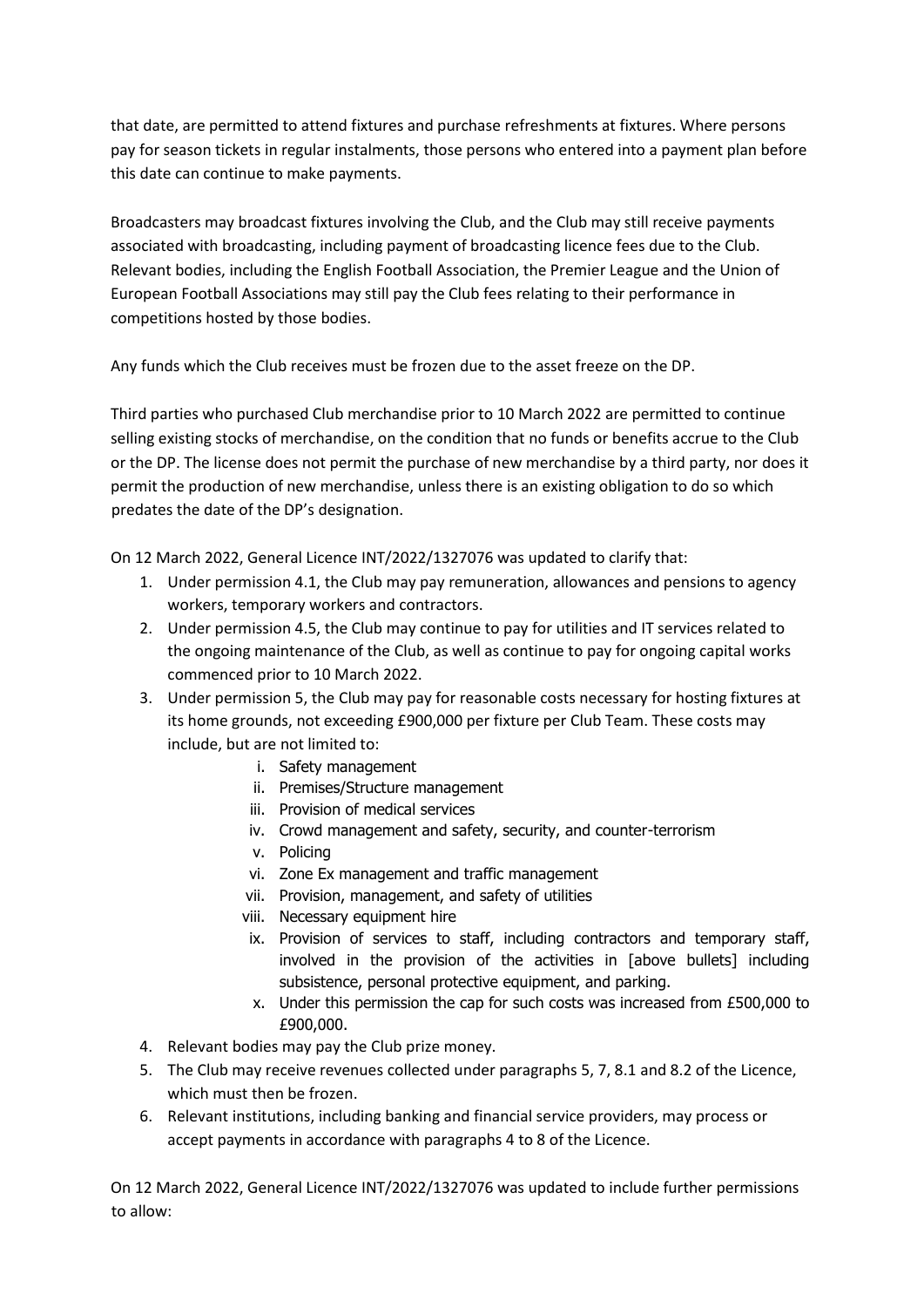- 1. The Club to continue to pay providers of employment benefits for current and former employees of the Club (including private health insurance providers) where the Club has an obligation which existed before 10 March 2022 to provide such benefits to its current and former employees.
- 2. The Club to pay reasonable expenses to the families of Academy Players and families providing accommodation to Academy Players, in line with Premier League Youth Development rules.
- 3. The Club to pay third parties in respect to prior obligations, including contracts signed before 10 March 2022 and in respect to legal decisions prior to 10 March 2022, except where those obligations are to any designated person.
- 4. People present at a fixture to purchase refreshments at fixtures.
- 5. The Club to process refunds and chargebacks to customers in respect to any payments made to the Club under this licence.
- 6. Tenants or leaseholders in property owned by the Club, or guests in hotels owned by the Club can continue to make regular payments that fall due under agreements entered into before 10 March 2022. These include service charges, rent, property fees, utility fees and hotel invoices.
- 7. The Club may pay relevant service providers in respect to property owned by the Club, including utility providers and other contractors providing services to tenants, leaseholders, or guests at hotels

On 23 March 2022, General Licence INT/2022/1327076 was updated to:

- 1. Amend the list of Relevant Bodies to include the International Federation of Association Football (FIFA) and the English Football League (EFL).
- 2. Clarify examples of the taxes Chelsea FC can pay, including PAYE, NI and VAT.
- 3. Allow Chelsea FC to sell or act as agents during the sale of tickets to Fixtures held at a ground other than the Chelsea's home grounds.
- 4. Allow Chelsea FC to allocate tickets or act as agents during the sale of tickets to Fixtures held at a ground other than the Chelsea's home grounds.
- 5. Allow Chelsea FC to sell tickets or act as an agent during the sale of tickets for Fixtures held at the Club's grounds, where those fixtures are in the Champions League and the FA Cup.
- 6. Clarify that acting as an agent means receiving funds from ticket sales and transferring these funds to a third party under a prior arrangement or facilitating the transfer of funds from the ticket buyer to a third party. These third parties are Relevant Bodies, such as the Premier League, the FA or UEFA, or other clubs participating the competition.
- 7. Allow for competition organisers and other relevant bodies to process transactions in relation to the sale of tickets, as agreed with Chelsea FC and keep the proceeds of the sale of those tickets.
- 8. Define Fordstam Ltd as the parent company of Chelsea FC.
- 9. Allow Fordstam Ltd to pay Chelsea FC plc up to £30,000,000.00 to resolve any cashflow or liquidity issues.
- 10. Allow Fordstam Ltd to pay its employees, and the employees of its UK subsidiaries.
- 11. Allow insurance firms to provide insurance cover to the club.
- 12. Allow any reporting made under General Licence INT/2022/1327076 to be done within 14 days of conducting the activity under the licence.

On 11 April 2022, General Licence INT/2022/1327076 was updated to include further permissions to allow: